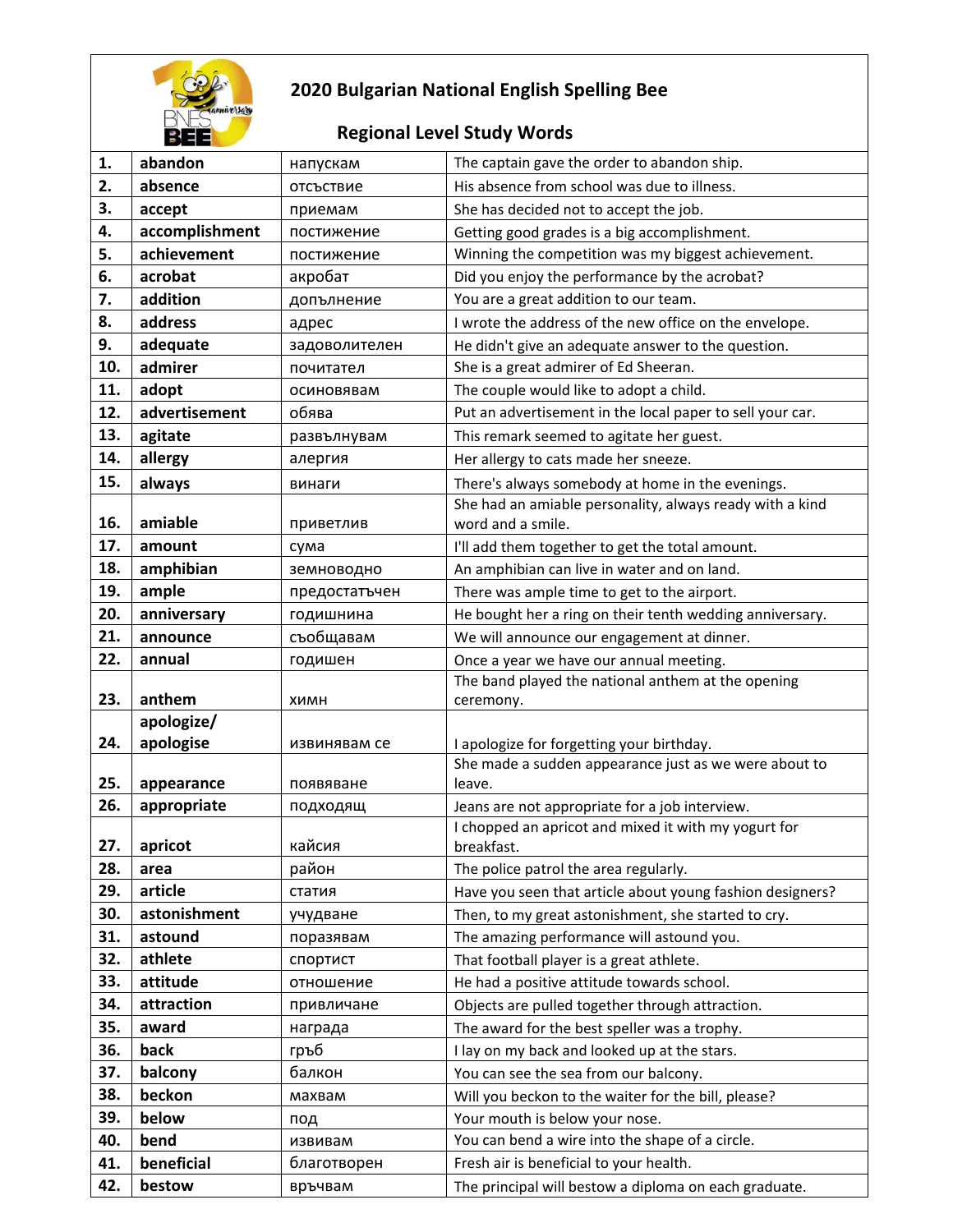| 43. | beverage    | напитка       | Coffee is a warm or cool beverage.                           |
|-----|-------------|---------------|--------------------------------------------------------------|
| 44. | blanket     | одеяло        | I snuggle under the blanket to stay warm.                    |
| 45. | blizzard    | виелица       | The blizzard struck while we were still on the mountain.     |
|     |             |               | My favorite time of the year is when the cherry trees        |
| 46. | blossom     | цъфтя         | blossom.                                                     |
| 47. | blush       | изчервявам се | I blush every time I have to go onto the stage.              |
| 48. | bold        | смел          | The bold child was unafraid of the large dog.                |
| 49. | border      | граница       | Bulgaria has a common border with Romania.                   |
| 50. | bottle      | бутилка       | She filled the bottle with water.                            |
| 51. | boulevard   | булевард      | A wide street often lined with trees is called a boulevard.  |
| 52. | brief       | кратък        | He began his presentation with a brief introduction.         |
| 53. | bruise      | натъртване    | The bruise on my leg was turning blue.                       |
| 54. | building    | сграда        | They've lived in this building for the last three years.     |
| 55. | burst       | избухвам      | The water balloon burst in a wet explosion.                  |
| 56. | butcher     | месар         | She went to the butcher to buy meat for the dinner.          |
| 57. | buy         | купувам       | I have to buy a gift for my sister's birthday.               |
| 58. | capable     | способен      | I'm perfectly capable of doing it myself, thank you.         |
| 59. | caption     | надпис        | The caption under the picture described it.                  |
| 60. | captivity   | плен          | The bird had escaped from captivity.                         |
| 61. | capture     | улавям        | She was able to capture the rare moment on film.             |
| 62. | cardigan    | жилетка       | Please put on your cardigan-it's getting cold.               |
| 63. | carnation   | карамфил      | He was wearing a white carnation on his lapel.               |
| 64. | carnival    | карнавал      | Musicians come to the local carnival every year.             |
| 65. | carp        | шаран         | Carp is a large freshwater fish that is used for food.       |
| 66. | carpenter   | дърводелец    | A carpenter makes many things out of wood.                   |
| 67. | cashier     | касиер        | I paid the cashier for the candy at the shop.                |
| 68. | cause       | причина       | The firemen looked for the cause of the fire.                |
|     |             |               | The girls were afraid of snakes and walked along with        |
| 69. | caution     | предпазливост | extreme caution.                                             |
| 70. | cave        | пещера        | Our family visited Ledenika cave last week.                  |
| 71. | celebration | честване      | We had a celebration for the end of the year.                |
|     | chamomile/  |               |                                                              |
| 72. | camomile    | лайка         | Chamomile is a herb with white flowers that makes tea.       |
| 73. | champion    | шампион       | I want to be the Spelling Bee champion.                      |
| 74. | chaos       | xaoc          | Chaos broke out when the fire started.                       |
| 75. | charge      | зареждам      | I will charge my camera batteries overnight.                 |
| 76. | charming    | чаровен       | The charming princess was kind and polite to everyone.       |
| 77. | cheek       | буза          | The cat left a scratch on her cheek.                         |
| 78. | chemistry   | <b>КИМИХ</b>  | I would have become a doctor if I was any good at chemistry. |
| 79. | chew        | дъвча         | Don't chew gum in class.                                     |
| 80. | chief       | основен       | The lion is the zebra's chief enemy.                         |
| 81. | child       | дете          | The child will grow up to become an adult.                   |
| 82. | chill       | охлаждам      | He put water in the refrigerator to chill.                   |
| 83. | chimpanzee  | шимпанзе      | A chimpanzee is a very intelligent ape.                      |
| 84. | choke       | задавям се    | Very small toys can choke a baby.                            |
| 85. | chunk       | буца          | I bought the cheese in one big chunk.                        |
| 86. | clay        | глина         | I shaped the clay on the pottery wheel.                      |
| 87. | clover      | детелина      | A four-leaf clover brings good luck.                         |
| 88. | coal        | въглища       | We use a stove that burns coal to heat the house.            |
| 89. | coffee      | кафе          | Drinking hot, black coffee wakes me up.                      |
| 90. | coherent    | ясен          | His essay is coherent and easy to understand.                |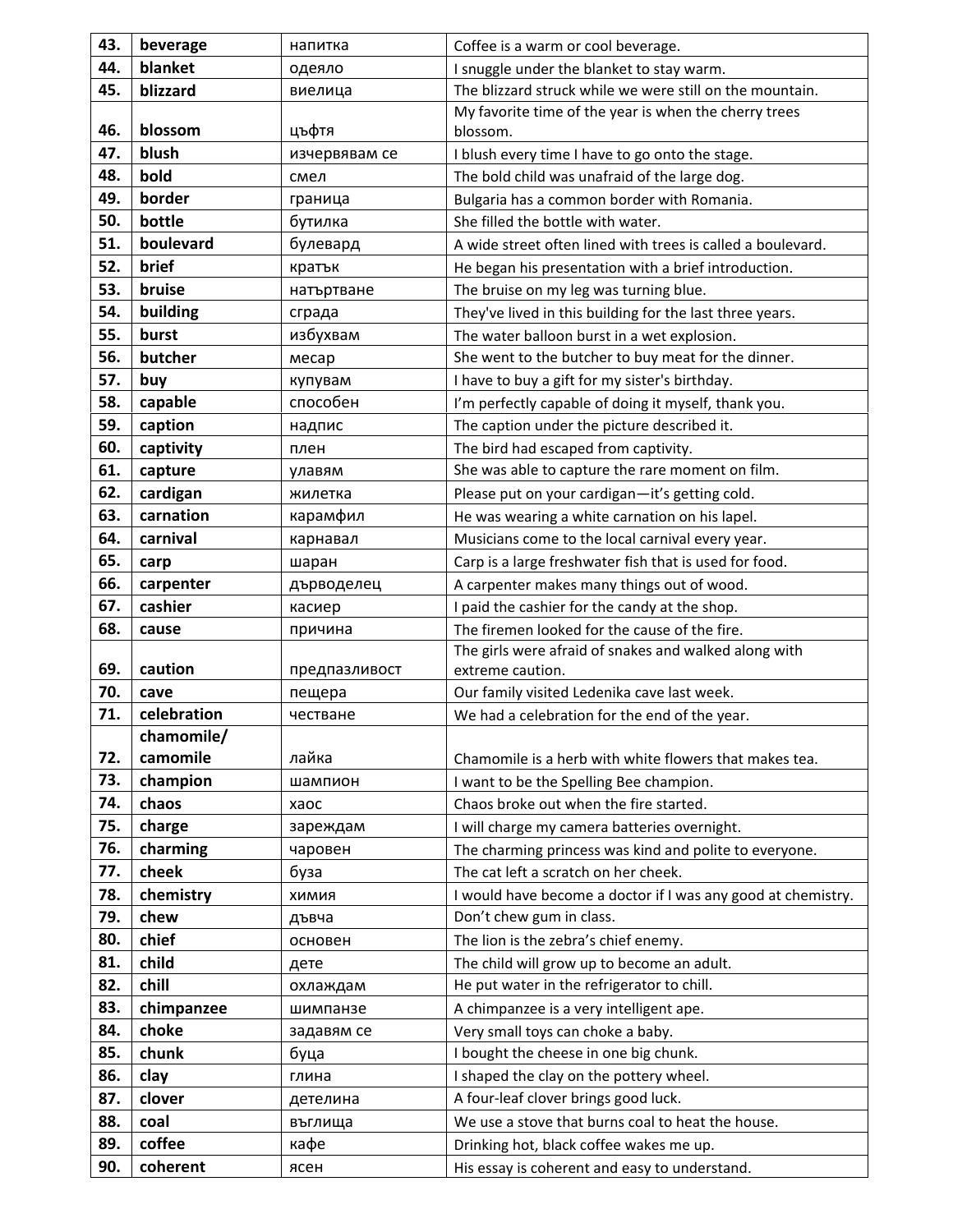| 91.<br>college<br>I want to go to college to become a doctor.<br>колеж                                                                    |  |
|-------------------------------------------------------------------------------------------------------------------------------------------|--|
| 92.<br>collide<br>сблъсквам се<br>If you text while walking, you might collide with someone.                                              |  |
| 93.<br>column<br>The chart has three rows and one column.<br>колонка                                                                      |  |
| combine<br>You should try to combine exercise with a healthy diet.<br>94.<br>съчетавам                                                    |  |
| 95.<br>Use a comma to mark a pause in the sentence.<br>comma<br>запетая                                                                   |  |
| 96.<br>They share a common interest in photography.<br>общ<br>common                                                                      |  |
| 97.<br>compare<br>I compare my height to my mom's to see if I am taller.<br>сравнявам                                                     |  |
| 98.<br>competition<br>She placed first in the math competition.<br>състезание                                                             |  |
| 99.<br>compile<br>We are trying to compile a book of his stories.<br>съставям                                                             |  |
| complain<br>100.<br>I heard him complain that the food was bad.<br>оплаквам се                                                            |  |
| 101.<br>complex<br>The plot of the TV series is quite complex.<br>сложен                                                                  |  |
| 102.<br>composer<br>The composer wrote a beautiful symphony.<br>композитор                                                                |  |
| 103.<br>свивам (се)<br>compress<br>A sponge will compress when you squeeze it.                                                            |  |
| 104.<br>confident<br>Police say they are confident of catching the thief.<br>уверен                                                       |  |
| 105.<br>congratulation<br>I sent a message of congratulation and praise.<br>поздравление                                                  |  |
| Napoleon was a great conqueror.<br>106.<br>conqueror<br>завоевател                                                                        |  |
| 107.<br>consistent<br>She's not very consistent in the way she treats her children.<br>последователен                                     |  |
| 108.<br>constitution<br>The main laws for the country are called the constitution.<br>конституция                                         |  |
| 109.<br>constrain<br>These tight clothes constrain my breathing.<br>ограничавам                                                           |  |
| 110.<br>contagious<br>заразен<br>The contagious disease was spread by coughing.                                                           |  |
| The content of the program depends on what the students                                                                                   |  |
| 111.<br>content<br>would like to study.<br>съдържание                                                                                     |  |
| 112.<br>contestant<br>The best contestant will win the special prize.<br>състезател                                                       |  |
| 113.<br>controversy<br>противоречие<br>This is a topic that always causes controversy.                                                    |  |
| 114.<br>convenient<br>удобен<br>It's very convenient that you live near the school.                                                       |  |
| 115.<br>cook<br>If you're too tired to cook, let's go to a restaurant.<br>ГОТВЯ                                                           |  |
| 116.<br>A mountain lion is also called a cougar.<br>cougar<br>пума                                                                        |  |
| 117.<br>creature<br>същество<br>A dragon is an imaginary creature.                                                                        |  |
| criticize/criticise<br>118.<br>If I criticize him, he gets aggressive and starts shouting.<br>критикувам                                  |  |
| crocodile<br>119.<br>The crocodile has a long tail, tough skin and very big jaws.<br>крокодил                                             |  |
| 120. cuckoo<br>The cuckoo is a grayish bird whose call sounds like its name.<br>кукувица                                                  |  |
| 121.<br>cucumber<br>краставица<br>A cucumber is a long green vegetable.                                                                   |  |
| dandelion<br>122.<br>The yellow dandelion has a fluffy seed ball.<br>глухарче                                                             |  |
| 123.<br>debt<br>It is easy to get into serious debt with a credit card.<br>дълг                                                           |  |
| 124.<br>delicious<br>The steak is so delicious that he's licking his lips.<br>вкусно                                                      |  |
| 125.<br>deluge<br>We were drenched by the deluge from the storm.<br>потоп                                                                 |  |
| dependable<br>126.<br>A dependable friend is always there for you.<br>надежден                                                            |  |
| 127.<br>depict<br>The photos depict a happy family.<br>изобразявам                                                                        |  |
| describe<br>128.<br>Use words to describe what you hear and see.<br>описвам                                                               |  |
| 129.<br>dessert<br>I had ice cream and cake for dessert.<br>десерт                                                                        |  |
| The diagonal joins two opposite sides of something at an<br>130.<br>diagonal                                                              |  |
| angle<br>диагонал<br>131.<br>dice<br>I rolled the dice to see my next game move.                                                          |  |
| зарче<br>132.<br>diligent                                                                                                                 |  |
| The discovery was made after years of diligent research.<br>старателен                                                                    |  |
| 133.<br>dilute<br>You should dilute flavored syrup with water.<br>разреждам                                                               |  |
| 134.<br>dirty<br>мръсен<br>He fell in the mud and got his pants dirty.                                                                    |  |
| 135.<br>disaster<br>бедствие<br>The disaster was caused by a giant explosion.<br>The pyramids were the biggest archeological discovery in |  |
| 136.<br>discovery<br>откритие<br>Egypt.                                                                                                   |  |
| 137.<br>disdain<br>She turned her head away in disdain.<br>презрение                                                                      |  |
| 138.<br>disguise<br>My eye patch is part of my pirate disguise.<br>маскиране                                                              |  |
|                                                                                                                                           |  |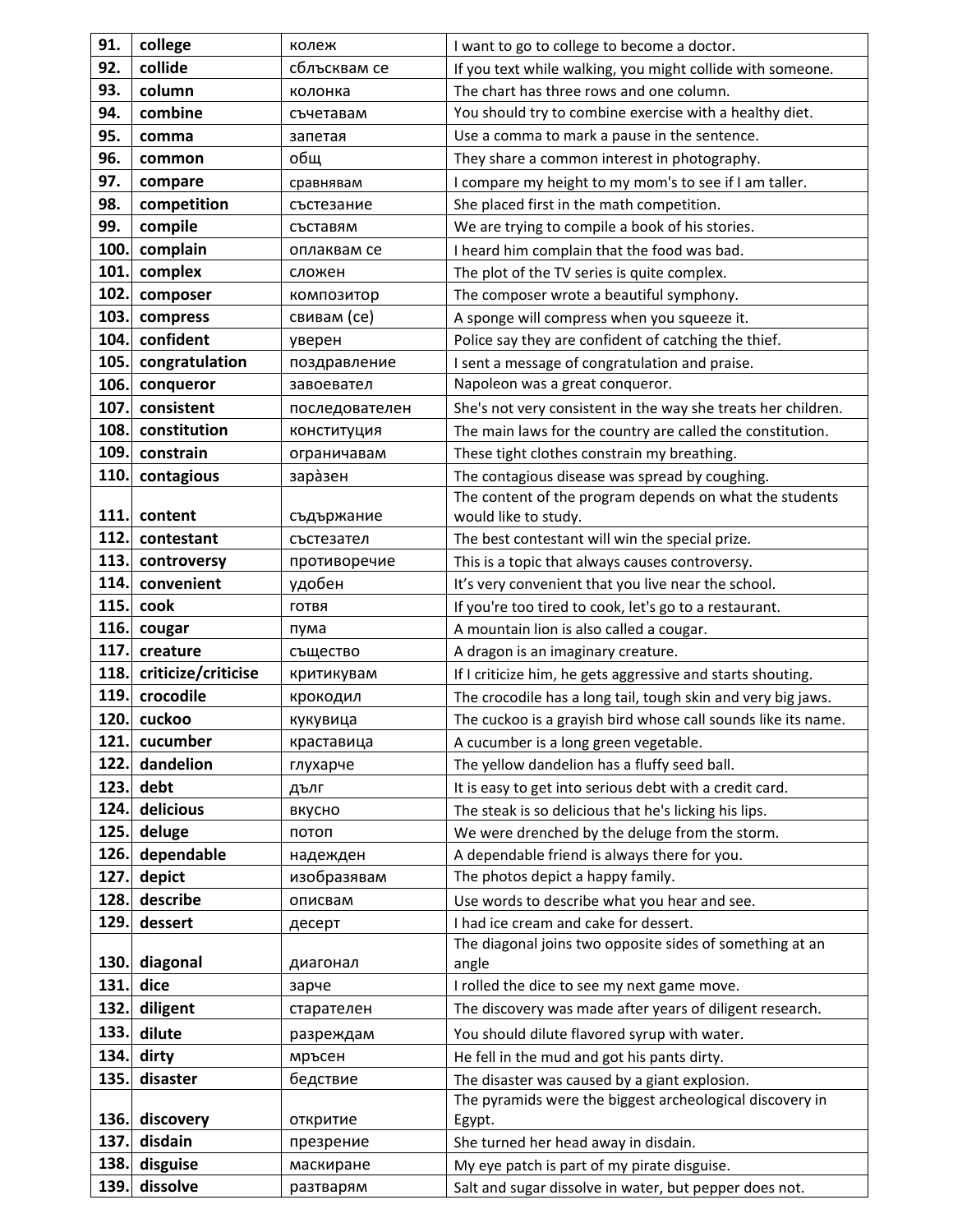| 140. | distort       | изкривявам              | The loudspeaker seemed to distort his voice.                                                          |
|------|---------------|-------------------------|-------------------------------------------------------------------------------------------------------|
| 141. | divorce       | развеждам се            | When people divorce, they end their marriage.                                                         |
| 142. | divulge       | разкривам               | She refused to divulge the information.                                                               |
| 143. | dolphin       | делфин                  | A dolphin is a very intelligent and friendly animal.                                                  |
| 144. | double        | двоен                   | A double hamburger has twice the meat.                                                                |
| 145. | doubtful      | съмнителен              | It is doubtful if this painting is a Picasso.                                                         |
| 146. | drawback      | недостатък              | Bad weather was the main drawback to camping in the north.                                            |
| 147. | drawer        | чекмедже                | The top drawer is full of sweaters.                                                                   |
| 148. | dream         | сънувам                 | People begin to dream an hour into sleep.                                                             |
| 149. | drizzle       | ръми                    | She took the umbrella because it was beginning to drizzle.                                            |
| 150. | dynamic       | динамичен               | A powerful dancer has dynamic movements.                                                              |
|      |               |                         | He is an eccentric character who likes wearing a beret and                                            |
| 151. | eccentric     | чудат                   | dark glasses.                                                                                         |
| 152. | edge          | ръб                     | Do not fall over the edge of the cliff!                                                               |
| 153. | elephant      | слон                    | The elephant has a long trunk.                                                                        |
|      |               |                         | You might encounter a number of difficulties in the first                                             |
| 154. | encounter     | сблъсквам се с          | week.                                                                                                 |
| 155. | endangered    | застрашен               | Endangered rhinos are hunted for their horns.                                                         |
| 156. | engineer      | инженер                 | The engineer designed plans for a new bridge.                                                         |
| 157. | enhance       | усилвам                 | Spices will enhance and improve dish's flavor.                                                        |
| 158. | enjoyment     | удоволствие             | I did this work for my own enjoyment, not for money.                                                  |
| 159. | enough        | достатъчно              | I had enough cookies for each friend to have one.                                                     |
| 160. | entrance      | вход                    | The front door is the entrance to our home.                                                           |
| 161. | envy          | завист                  | I had no envy of his success.                                                                         |
| 162. | equator       | екватор                 | The equator runs through the middle of Africa.                                                        |
|      |               |                         | The essential difference between Sara and me is our attitude                                          |
| 163. | essential     | съществен               | to spiders.                                                                                           |
| 164. | everything    | ВСИЧКО                  | I know everything about him and nothing about her.                                                    |
| 165. | exchange      | разменям                | Can I exchange 10 dollars for leva?                                                                   |
| 166. | exclaim       |                         | I'll exclaim in delight as I open my gifts even though I already                                      |
| 167. | exotic        | възкликвам<br>екзотичен | know what they are.<br>I tried different and exotic food from Asia.                                   |
| 168. | expect        | очаквам                 | When do you expect them to arrive?                                                                    |
| 169. | expert        | специалист              | She is a world expert on butterflies.                                                                 |
| 170. | fable         | басня                   | A fable is a story that teaches about morals.                                                         |
| 171. | fabulous      | чудесен                 | The day was so fabulous, we could not be sad.                                                         |
| 172. | face          | лице                    | She always has a smile on her face.                                                                   |
| 173. | fact          | факт                    | A fact is anything that has been proven true.                                                         |
| 174. | factory       | фабрика                 | This chocolate factory manufactures candy bars.                                                       |
| 175. | fade          | избледнявам             | When colors fade, they become less bright.                                                            |
| 176. | fake          | фалшив                  | The museum has announced that the painting was fake.                                                  |
| 177. | fashion       |                         |                                                                                                       |
|      |               | мода                    | Glamour magazines display trends in fashion.<br>Could you do me a favor and pick up Maria from school |
| 178. | favor/ favour | услуга                  | today?                                                                                                |
| 179. | feature       | особеност               | An interesting feature of the city is the old market.                                                 |
| 180. | finger        | пръст                   | I wear a ring on my third finger.                                                                     |
| 181. | firefly       | светулка                | A firefly is also called a lightning bug.                                                             |
| 182. | floor         | етаж                    | My apartment on the tenth floor has a great view.                                                     |
| 183. | flour         | брашно                  | Beat the eggs before you add the flour.                                                               |
| 184. | fluffy        | пухкав                  | Fluffy white clouds were floating across the sky.                                                     |
| 185. | foam          | пяна                    | There is a layer of foam on top of my soda.                                                           |
| 186. | force         | сила                    | The force of the water knocked him back.                                                              |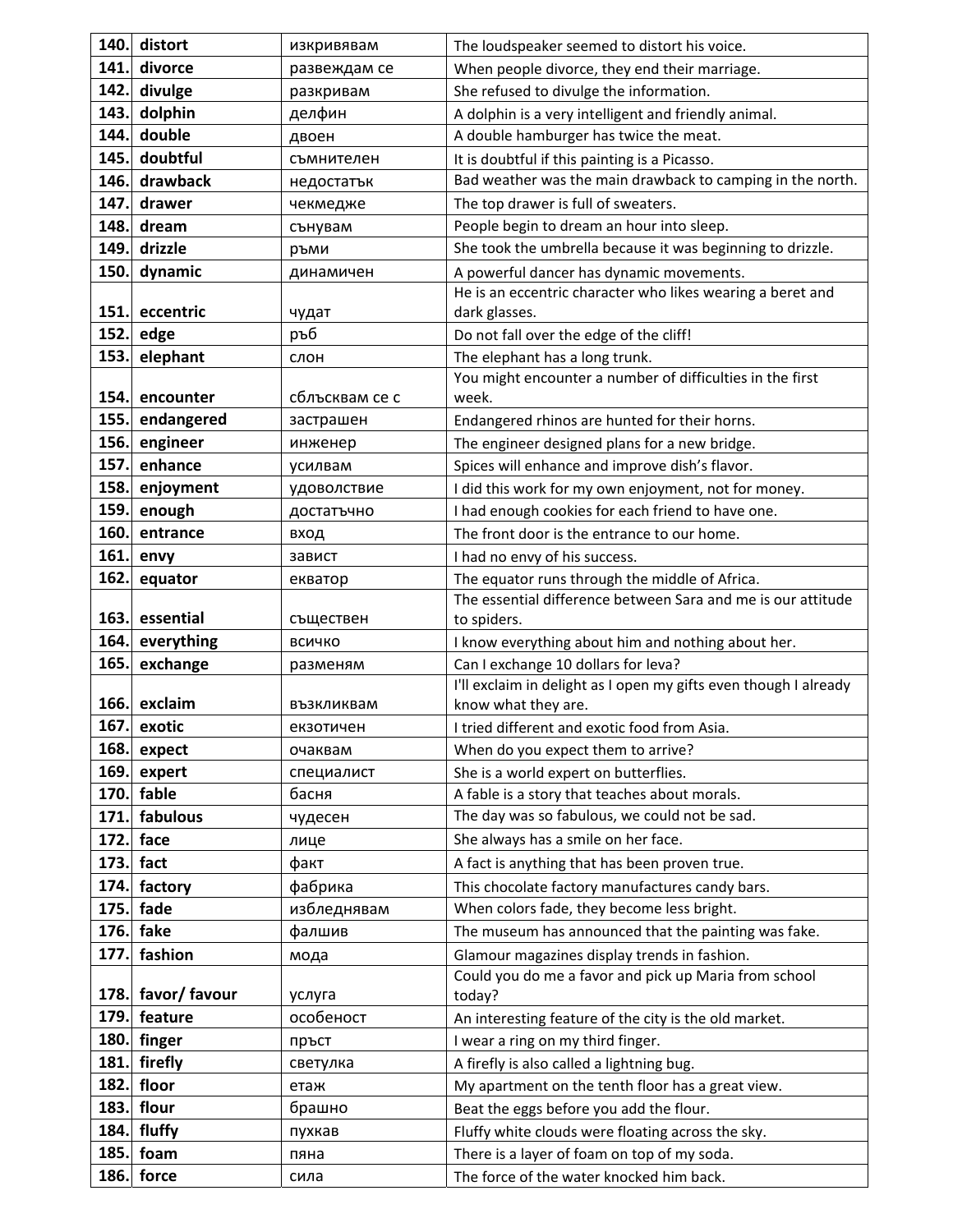| 187. | foreign         | чуждестранен   | Speaking a foreign language will help you find new friends.                                  |
|------|-----------------|----------------|----------------------------------------------------------------------------------------------|
| 188. | foresee         | предвиждам     | It is impossible to foresee the future.                                                      |
| 189. | fountain        | фонтан         | A fountain of water shot from the pipe.                                                      |
| 190. | furnish         | обзавеждам     | We will furnish the room with tables and chairs.                                             |
| 191. | fuse            | бушон          | When the machine was switched on, it blew a fuse.                                            |
| 192. | galaxy          | галактика      | The galaxy is made up of billions of stars.                                                  |
| 193. | gather          | събирам        | Gather your books into your backpack for school.                                             |
|      |                 |                | These stories were passed down from generation to                                            |
| 194. | generation      | поколение      | generation.                                                                                  |
| 195. | generous        | великодушен    | It was generous of him to offer to pay for us both.                                          |
| 196. | geography       | география      | We study geography using maps of the world.                                                  |
| 197. | gesture         | жест           | His hand gesture directed us to stop.                                                        |
| 198. | goal            | цел            | My goal is to climb that high mountain.                                                      |
| 199. | goose           | гъска          | A goose looks like a large duck with a long neck.                                            |
| 200. | graceful        | грациозен      | Dolphins are incredibly graceful and efficient swimmers.                                     |
| 201. | grapefruit      | грейпфрут      | Yellow grapefruit is pink inside and sour in taste.                                          |
| 202. | grate           | настъргвам     | Grate the cheese and sprinkle it over the tomatoes.                                          |
| 203. | grateful        | благодарен     | When it is hot, I am grateful for the cool shade.                                            |
|      |                 |                | Alexander the Great, was a king of the ancient Greek kingdom                                 |
| 204. | great           | велик          | of Macedon and a great man.                                                                  |
| 205. | gross           | гнусно         | Don't pick your nose, it is gross!                                                           |
| 206. | half            | половина       | Half of four is two.                                                                         |
| 207. | hallway         | коридор        | The hallway led to a locked door.                                                            |
| 208. | harmony         | разбирателство | Live together in harmony and never fight.                                                    |
| 209. | hatch           | излюпвам се    | After baby turtles hatch, they dig out of the nest.                                          |
| 210. | head            | глава          | I wear a helmet to protect my head.                                                          |
| 211. | heart           | сърце          | The chambers of the heart contract to push out blood.                                        |
| 212. | heir            | наследник      | The prince is the heir to the throne.                                                        |
| 213. | hoarse          | дрезгав        | After yelling, my voice became hoarse.                                                       |
| 214. | holiday         | празник        | Easter is my favorite spring holiday.                                                        |
|      | honorable/      |                |                                                                                              |
|      | 215. honourable | почтен         | He was an honorable man who could not lie.                                                   |
| 216. | horizon         | хоризонт       | The earth and the sky meet at the horizon.                                                   |
| 217. | huge            | огромен        | I want the huge cookie instead of the tiny one.                                              |
| 218. | humble          | скромен        | He's very humble about his success.                                                          |
|      |                 |                | They were not prepared for the humid heat of the tropical                                    |
| 219. | humid           | влажен         | forest.                                                                                      |
| 220. | hunt            | ловувам        | Cats like to hunt mice and birds.                                                            |
| 221. | hygienic        | хигиенен       | Washing hands is a healthy, hygienic habit.                                                  |
| 222. | iceberg         | айсберг        | The ship struck a hidden iceberg.                                                            |
| 223. | immerse         | потапям        | Immerse the plant in water for a few minutes.                                                |
| 224. | immortal        | безсмъртен     | The immortal man lived forever in the story.<br>A house is an example of immovable property. |
| 225. | immovable       | недвижим       |                                                                                              |
| 226. | impatient       | нетърпелив     | An impatient driver behind me blew his horn.                                                 |
| 227. | imperative      | наложително    | It is absolutely imperative that we finish by next week.                                     |
| 228. | implement       | изпълнявам     | The plan was hard to implement.                                                              |
| 229. | improper        | неподходящ     | Rudeness is improper and unkind behavior.                                                    |
| 230. | inclination     | склонност      | I did not feel the slightest inclination to hurry.                                           |
| 231. | inconvenient    | неудобен       | Sorry, that's inconvenient for me. I'm working that weekend.                                 |
| 232. | increase        | увеличавам     | My salary will increase after six months.                                                    |
| 233. | influence       | влияние        | Her older sister has a strong influence on her.                                              |
| 234. | inquire/enquire | разпитвам      | I called the station to inquire about train times.                                           |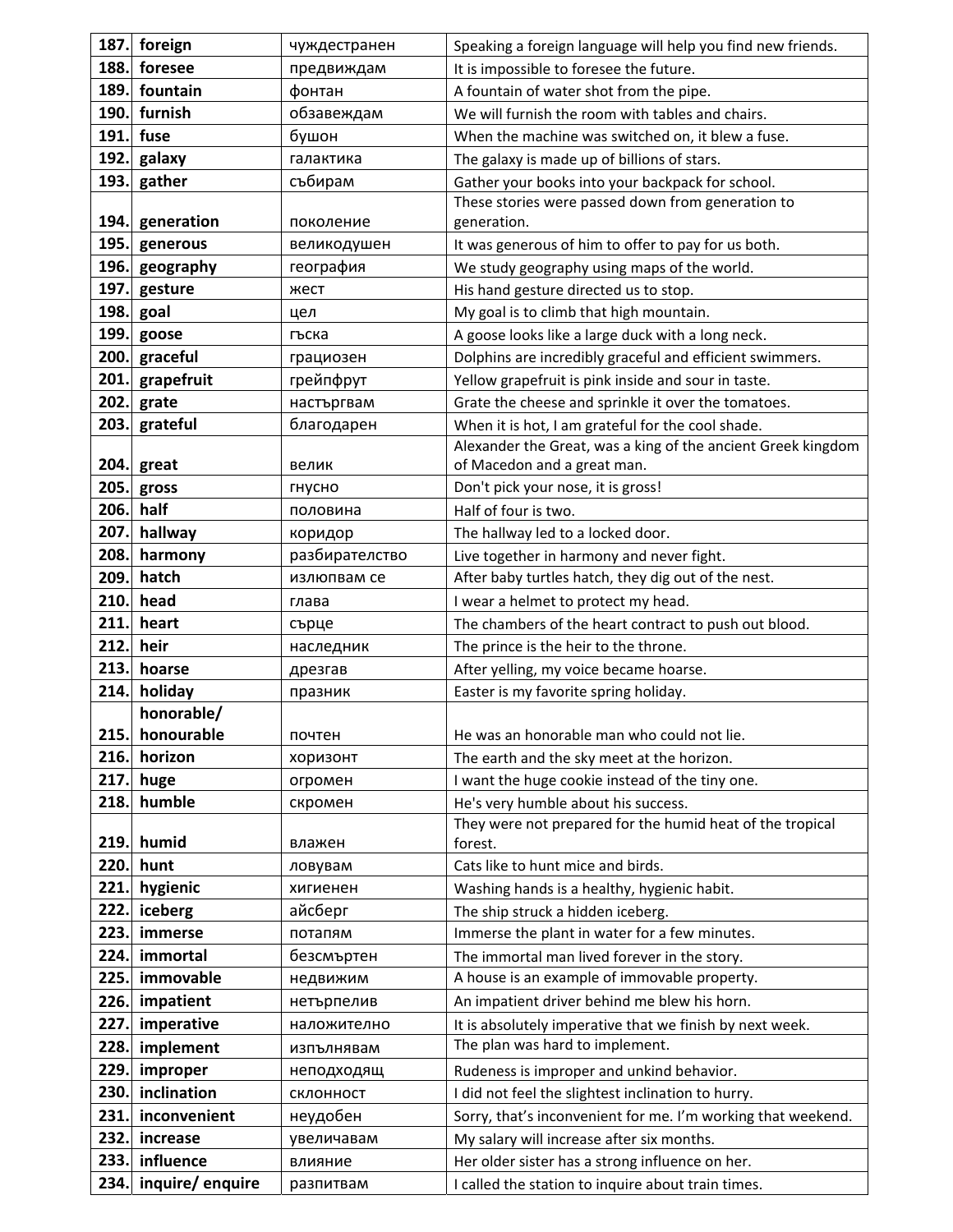| 235. | insightful     | проницателен    | He is very insightful - he saw the talent in that student.          |
|------|----------------|-----------------|---------------------------------------------------------------------|
| 236. | instant        | незабавен       | The medicine gave instant relief.                                   |
| 237. | instill/instil | внушавам        | The best teachers instill the love of learning in each student.     |
| 238. | interfere      | намесвам се     | You can listen in, but don't try to interfere in any way.           |
| 239. | invasion       | нашествие       | The war was triggered by the army's invasion.                       |
| 240. | invention      | изобретение     | The invention of the car made travel easier.                        |
| 241. | invoice        | фактура         | Please pay the final invoice within two weeks.                      |
| 242. | irritation     | раздразнение    | My irritation was caused by annoying noises.                        |
| 243. | jaguar         | ягуар           | A jaguar is a big spotted cat like a leopard.                       |
| 244. | jealous        | ревнив          | He's only talking to her to make you jealous.                       |
| 245. | jostle         | блъскам         | The class started to giggle and jostle each other.                  |
| 246. | jump           | скачам          | Let's jump into the pool at the same time.                          |
| 247. | knead          | меся            | Knead the dough by pressing and folding it.                         |
| 248. | knock          | почуквам        | I will knock on the door before going in.                           |
| 249. | knowledge      | знание          | Repetition is the mother of knowledge.                              |
| 250. | lettuce        | маруля          | Lettuce is a plant with large green leaves used in salads.          |
| 251. | lightning      | МЪЛНИЯ          | The dry grass burned after being struck by lightning.               |
| 252. | liver          | черен дроб      | The liver is a large organ in the body that cleans the blood.       |
| 253. | location       | местонахождение | We mapped the location of the nearest park.                         |
| 254. | loneliness     | самота          | Without many friends, he experienced times of loneliness.           |
| 255. | lotion         | лосион          | The lotion cools and refreshes the skin.                            |
| 256. | lottery        | лотария         | He won a new TV from the national lottery.                          |
| 257. | loyal          | верен           | A loyal dog stays by its owner's side.                              |
| 258. | luggage        | багаж           | Her luggage included two suitcases and a bag.                       |
|      |                |                 | A mammal gives birth to live babies, not eggs, and feeds its        |
| 259. | mammal         | бозайник        | young on milk.                                                      |
| 260. | measurement    | мярка           | He took a measurement of the wall length.                           |
| 261. | meat           | месо            | Beef and pork are two types of meat.                                |
| 262. | mellow         | помъдрявам      | She may mellow and relax as she gets older.                         |
|      | memorize/      |                 |                                                                     |
| 263. | memorise       | запаметявам     | Each night I tried to memorize long lists of new words.             |
| 264. | merciless      | безмилостен     | The rain brought relief from the merciless summer heat.             |
| 265. | mighty         | могъщ           | Mighty oaks from little acorns grow.                                |
| 266. | mirror         | огледало        | You can see your reflection in the mirror.                          |
| 267. | miss           | изпускам        | If I don't leave now, I'll miss my plane.                           |
| 268. | mistake        | грешка          | I fixed my mistake and got the answer right.                        |
| 269. | model          | модел           | Our model airplane is a miniature of the real thing.                |
| 270. | mole           | къртица         | Though blind, a mole digs underground tunnels with its claws.       |
| 271. | month          | месец           | February is the shortest month of the year.                         |
| 272. | mosquito       | комар           | A mosquito is a flying insect that bites humans and animals.        |
| 273. | mouth          | уста            | The dentist looked inside my mouth to check my teeth.               |
| 274. | muddle         | безпорядък      | Sorry about the mess - we're in a bit of a muddle at the<br>moment. |
| 275. | multiply       | умножавам       | What do you get when you multiply 3 by 4?                           |
| 276. | mustard        | горчица         | He put mustard and ketchup on his hot dog.                          |
| 277. | muzzle         | муцуна          | I tickled the dog's muzzle and he sneezed.                          |
| 278. | napkin         | салфетка        | Keep your napkin on your lap when eating.                           |
| 279. | nation         | нация           | Our president addressed the nation on TV.                           |
| 280  | noble          | благороден      | He died for a noble cause.                                          |
| 281. | noisy          | шумен           | Be quiet in the library, not noisy.                                 |
|      |                |                 | There was a notice on the board saying the class had been           |
| 282. | notice         | съобщение       | cancelled.                                                          |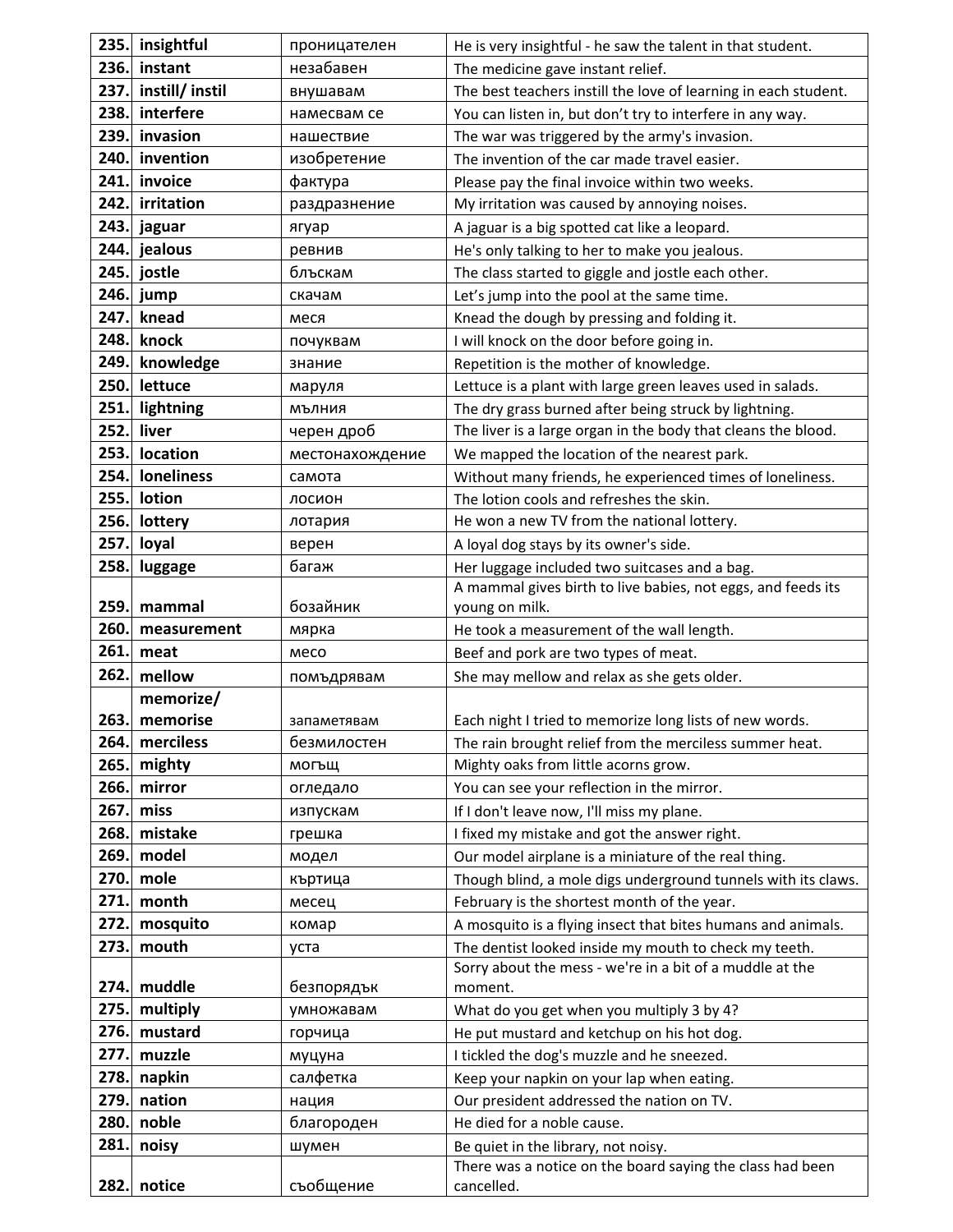| 283. | novice             | начинаещ      | I am a novice guitar player.                                 |
|------|--------------------|---------------|--------------------------------------------------------------|
| 284. | number             | номер         | Write down my telephone number.                              |
| 285. | oats               | овес          | Oats are grains we can eat as cereal.                        |
|      |                    |               | The meaning of his comment was obscure to everyone but       |
| 286. | obscure            | неясен        | himself.                                                     |
| 287. | observe            | наблюдавам    | I observe the stars through a telescope.                     |
| 288. | obtain             | получавам     | He hopes to obtain a driver's license soon.                  |
| 289. | official           | официален     | He made an official visit to Brussels in March.              |
| 290. | omit               | пропускам     | Lemonade is sour if you omit the sugar.                      |
| 291. | option             | ВЪЗМОЖНОСТ    | Of the two choices, the best option is to go.                |
| 292. | ostrich            | щраус         | An ostrich is tall, has wings but cannot fly.                |
| 293. | outcry             | протест       | There is a public outcry against the new law.                |
| 294. | outdated           | остарял       | The information you have is outdated.                        |
| 295. | overcome           | преодолявам   | We will overcome that difficulty when we get to it.          |
| 296. | overwhelm          | завладявам    | The movie will overwhelm you. It is very powerful.           |
| 297. | page               | страница      | Open your books on page 10.                                  |
| 298. | pancake            | палачинка     | I ordered a pancake with maple syrup.                        |
| 299. | parallel           | успореден     | Parallel lines will never intersect.                         |
| 300. | passionate         | страстен      | His guitar playing was passionate and extremely skilful.     |
| 301. | path               | пътека        | We walked along a beautiful path in the park.                |
| 302. | peace              | мир           | The two countries live together in peace.                    |
| 303. | pebble             | речен камък   | A pebble is a smooth, round stone found in or near water.    |
| 304. | peculiar           | странен       | The movie was peculiar, but I like it.                       |
| 305. | peel               | обелвам       | Would you peel me an orange?                                 |
| 306. | penalize/ penalise | наказвам      | The teacher might penalize you for poor spelling.            |
| 307. | perpetual          | безкраен      | The cycle is perpetual and never ends.                       |
| 308. | perplexity         | недоумение    | Most of them just stared at her in perplexity.               |
| 309. | persevering        | упорит        | A few persevering climbers finally reached the top.          |
| 310. | pick               | бера          | Farmers must pick their fruits before winter.                |
| 311. | picnic             | ПИКНИК        | It's a nice day. Let's go for a picnic.                      |
| 312. | piece              | парче         | Please save me a piece of cake.                              |
| 313. | pillar             | колона        | There was a marble pillar in the middle of the hall.         |
| 314. | pilot              | пилот         | A pilot is a person who flies the plane.                     |
| 315. | pinch              | ЩИПЯ          | Pinch it tightly with your thumb and finger.                 |
| 316. | pleasant           | приятен       | Classical music is pleasant to the ear.                      |
| 317. | plum               | слива         | A plum is a soft round fruit with smooth red or purple skin. |
| 318. | pointless          | безсмислен    | It seemed pointless to continue.                             |
| 319. | politely           | любезно       | The boring speech finished and everyone clapped politely.    |
| 320. | pollute            | замърсявам    | Pouring chemicals into a river will pollute it.              |
| 321. | pool               | басейн        | The children splashed in the pool.                           |
| 322. | portrait           | портрет       | The artist painted the child's portrait.                     |
| 323. | positive           | сигурен       | I am absolutely positive that I fed the dog.                 |
| 324. | possible           | възможен      | It is not possible to walk through walls.                    |
| 325. | postpone           | отлагам       | I will postpone the party until next week.                   |
| 326. | praise             | похваля       | I will praise her for the great job she did.                 |
| 327. | preparatory        | подготвителен | The preparatory training helped him get ready.               |
| 328. | priority           | предимство    | Club members will be given priority.                         |
|      |                    |               | After the hurricane the president had to proclaim a state of |
| 329. | proclaim           | обявявам      | emergency.                                                   |
| 330. | professional       | професионален | She wants to become a professional cook.                     |
| 331. | proficient         | умел          | An expert is proficient in his field.                        |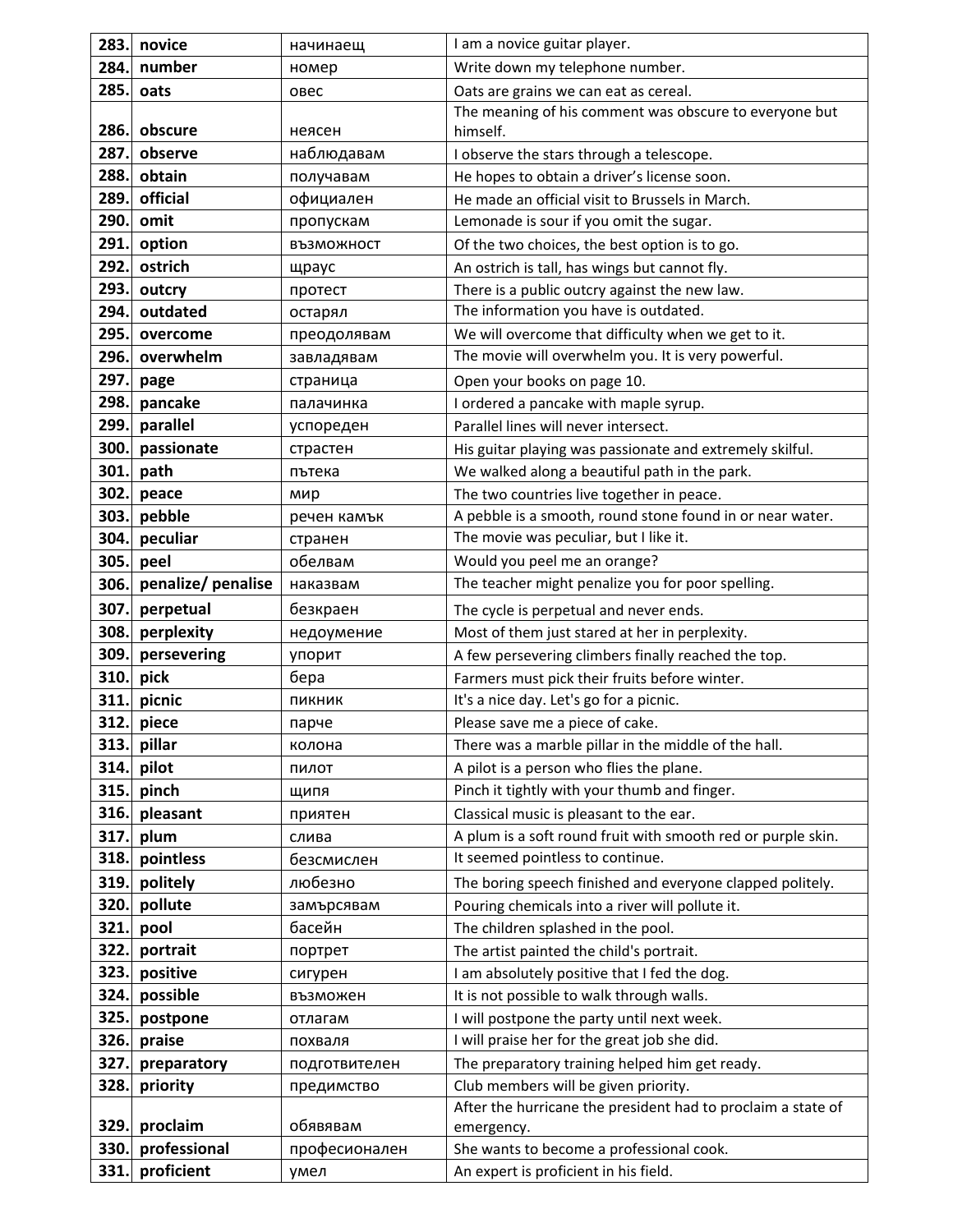| 332. | protagonist    | главен герой   | The protagonist in this book is a cruel, selfish man.          |
|------|----------------|----------------|----------------------------------------------------------------|
| 333. | proud          | горд           | The poor man was too proud to ask for help.                    |
|      |                |                | It might be more prudent to get a second opinion before        |
| 334. | prudent        | благоразумен   | going ahead.                                                   |
| 335. | pull           | дърпам         | Pull the door towards you to enter.                            |
| 336. | pursue         | преследвам     | You should pursue your goals.                                  |
| 337. | python         | питон          | A python is a very large snake.                                |
| 338. | quarter        | четвъртина     | Three months is a quarter of a year.                           |
| 339. | quick          | бърз           | Let's make a quick stop at the store before going home.        |
| 340. | quiet          | <b>THX</b>     | Be quiet during the test and do not talk.                      |
| 341. | quit           | отказвам се от | I should quit smoking.                                         |
| 342. | raccoon/racoon | миещо мече     | A gray raccoon has a black mask and a striped tail.            |
| 343. | race           | надбягване     | I won the race because I was the fastest.                      |
| 344. | radish         | репичка        | I cut the red and white radish onto my salad.                  |
| 345. | raisin         | стафида        | A grape becomes sweeter when dried into a raisin.              |
| 346. | recall         | припомням си   | I can't recall his name.                                       |
| 347. | receive        | получавам      | Please let me know as soon as you receive this letter.         |
| 348. | reflection     | отражение      | She saw her own reflection in the mirror.                      |
| 349. | region         | район          | I live in the southern region of the country.                  |
| 350. | rehearse       | репетирам      | We'll rehearse to prepare for the play.                        |
| 351. | relative       | роднина        | She is my distant relative.                                    |
| 352. | relax          | успокоявам се  | I will only relax when I know you are safe.                    |
| 353. | relevant       | подходящ       | Do you have the relevant experience needed?                    |
| 354. | relieve        | облекчавам     | Drink hot tea to help relieve the symptoms of a cold.          |
| 355. | relish         | наслаждавам се | I relish the delicious taste of chocolate.                     |
| 356. | relocate       | премествам се  | The firm may be forced to relocate from Sofia to Plovdiv.      |
| 357. | remove         | премахвам      | Remove your pencil marks with an eraser.                       |
|      |                |                | Are you satisfied with the remuneration you received for your  |
| 358. | remuneration   | възнаграждение | work?                                                          |
| 359. | representative | представител   | He is our representative on the student council.               |
| 360. | restrain       | сдържам        | John managed to restrain his anger.                            |
| 361. | riddle         | гатанка        | The answer to the riddle made us laugh.                        |
| 362. | rise           | издигане       | She watched the gentle rise and fall of his chest as he slept. |
| 363. | roar           | ръмжа          | Lions and tigers roar when they are angry.                     |
| 364. | roof           | покрив         | The cat likes to climb up the roof.                            |
| 365. | rusty          | ръждясал       | The rusty old car had reddish-brown spots.                     |
| 366. | sausage        | наденица       | My grandmother likes to cook sausage with potatoes.            |
| 367. | savior/saviour | спасител       | My savior rescued me from harm.                                |
| 368. | scary          | страшен        | Bears are scary when you meet them in the woods.               |
| 369. | scenic         | живописен      | I saw majestic mountains on the scenic trail.                  |
| 370. | scent          | аромат         | The air was filled with the scent of wild flowers.             |
| 371. | science        | наука          | Chemistry is a very difficult science.                         |
|      |                |                | I have to scramble the pieces before you start with the        |
| 372. | scramble       | разбърквам     | puzzle.                                                        |
| 373. | scratch        | драскам        | The cat can scratch you with its sharp claws.                  |
| 374. | scream         | пищя           | I scream loudly when something frightens me.                   |
| 375. | sculpture      | скулптура      | The artist molded the sculpture out of clay.                   |
| 376. | seal           | тюлен          | The seal dove into the ocean to swim.                          |
| 377. | seep           | просмуквам се  | Water will seep in slowly through the cracks.                  |
| 378. | seize          | завземам       | They tried to seize the airport in a surprise attack.          |
| 379. | sense          | усещам         | Can you sense where that smell comes from?                     |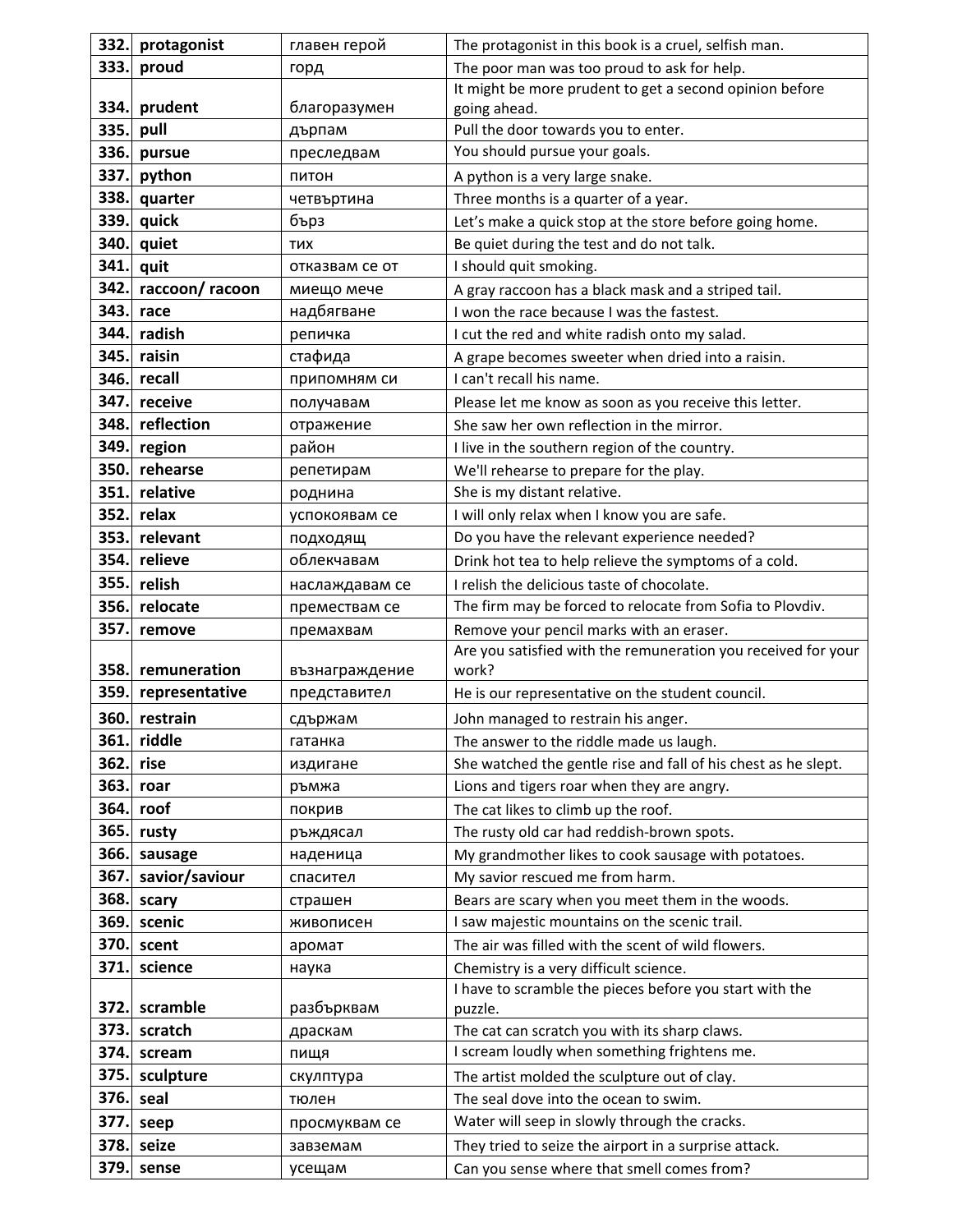| 380. | separate      | отделям            | Separate your whites from your colored laundry.                   |
|------|---------------|--------------------|-------------------------------------------------------------------|
| 381. | serious       | сериозен           | Please give this matter some serious thought.                     |
| 382. | shadow        | сянка              | The building cast a large shadow as the sun began to set.         |
| 383. | share         | споделям           | Share your book with the boy who forgot his.                      |
| 384. | sheet         | чаршаф             | I pulled the sheet up over my head.                               |
| 385. | shield        | ЩИТ                | A shield will protect your body when you are fighting.            |
| 386. | shift         | премествам         | Can you help me shift these boxes?                                |
| 387  | ship          | кораб              | The big cruise ship just left the port.                           |
| 388. | shoe          | обувка             | It could feel a small pebble in my left shoe.                     |
| 389. | shoulder      | рамо               | She carried her bag on her right shoulder.                        |
| 390. | shuffle       | разбърквам (карти) | Shuffle the cards to change their order.                          |
| 391  | silk          | коприна            | My party dress is made of pink silk.                              |
|      |               |                    | A skewer is a thin pointed piece of metal or wood used to         |
| 392. | skewer        | шиш                | hold food together.                                               |
| 393. | skirt         | пола               | Should I wear a skirt or jeans to the party?                      |
| 394. | sleep         | спя                | I couldn't sleep because of the noise.                            |
| 395. | sleeve        | ръкав              | I put my arm into the sleeve of my coat.                          |
| 396. | slice         | парче              | Put a slice of cheese on top of the sandwich.                     |
| 397. | smash         | трясък             | The cup hit the floor with a smash.                               |
| 398. | snail         | охлюв              | The snail moved slowly across the table.                          |
| 399. | sneeze        | кихам              | You usually sneeze when you are getting a cold.                   |
| 400. | soak          | накисвам           | Leave the apricots to soak for 20 minutes.                        |
| 401. | soar          | извисявам се       | An eagle can soar very high in the air.                           |
| 402. | soccer        | футбол             | In soccer, teams try to kick the ball into the other team's goal. |
| 403. | solitude      | самота             | People who enjoy solitude like being alone.                       |
| 404. | somber/sombre | мрачен             | The sky was somber after the storm.                               |
| 405  | somewhere     | някъде             | I've seen him somewhere before.                                   |
| 406. | sorrow        | скръб              | The war brought sorrow to millions.                               |
| 407. | space         | разстояние         | In the city, houses have very little space between them.          |
|      |               |                    | I want to buy a house with a spacious kitchen because I love      |
| 408. | spacious      | просторен          | cooking.                                                          |
| 409. | spaghetti     | спагети            | Drain the spaghetti well.                                         |
| 410  | sparkling     | блестящ            | We stood in front of the clear and sparkling lake.                |
| 411. | sparrow       | врабче             | The sparrow ate all the bread crumbs I had left.                  |
| 412. | splash        | плискам            | When we play in the pool, we splash water at each other.          |
| 413. | squawk        | грача              | The parrot will squawk loudly when afraid.                        |
| 414. | squeeze       | изстисквам         | Squeeze the toothpaste from the tube onto the toothbrush.         |
| 415. | stable        | стабилен           | Put a book under the table leg to keep it stable.                 |
| 416. | stack         | купчина            | She brought us a stack of pancakes covered with syrup.            |
| 417. | steam         | nàpa               | Steam from the boiling water rises into the air.                  |
| 418. | steep         | стръмен            | The mountain was steep and hard to climb.                         |
| 419. | stitch        | шев                | My deep cut may need a stitch or two.                             |
| 420. | strawberry    | ягода              | A small, red strawberry topped each dessert.                      |
| 421. | stretch       | разтягам           | She reached her arms up high to stretch her muscles.              |
| 422. | strong        | силен              | My dad is so strong he can pick up a log.                         |
| 423. | stump         | ПЪН                | A stump remained after the tree was cut down.                     |
| 424. | sturdy        | здрав              | A sturdy shelf can hold heavy books.                              |
| 425. | subject       | предмет            | History is my favorite subject at school.                         |
| 426. | submerge      | потапям            | Hippos submerge themselves in water to cool down.                 |
|      |               |                    | Their marriage and subsequent move abroad was done                |
| 427. | subsequent    | последващ          | quickly.                                                          |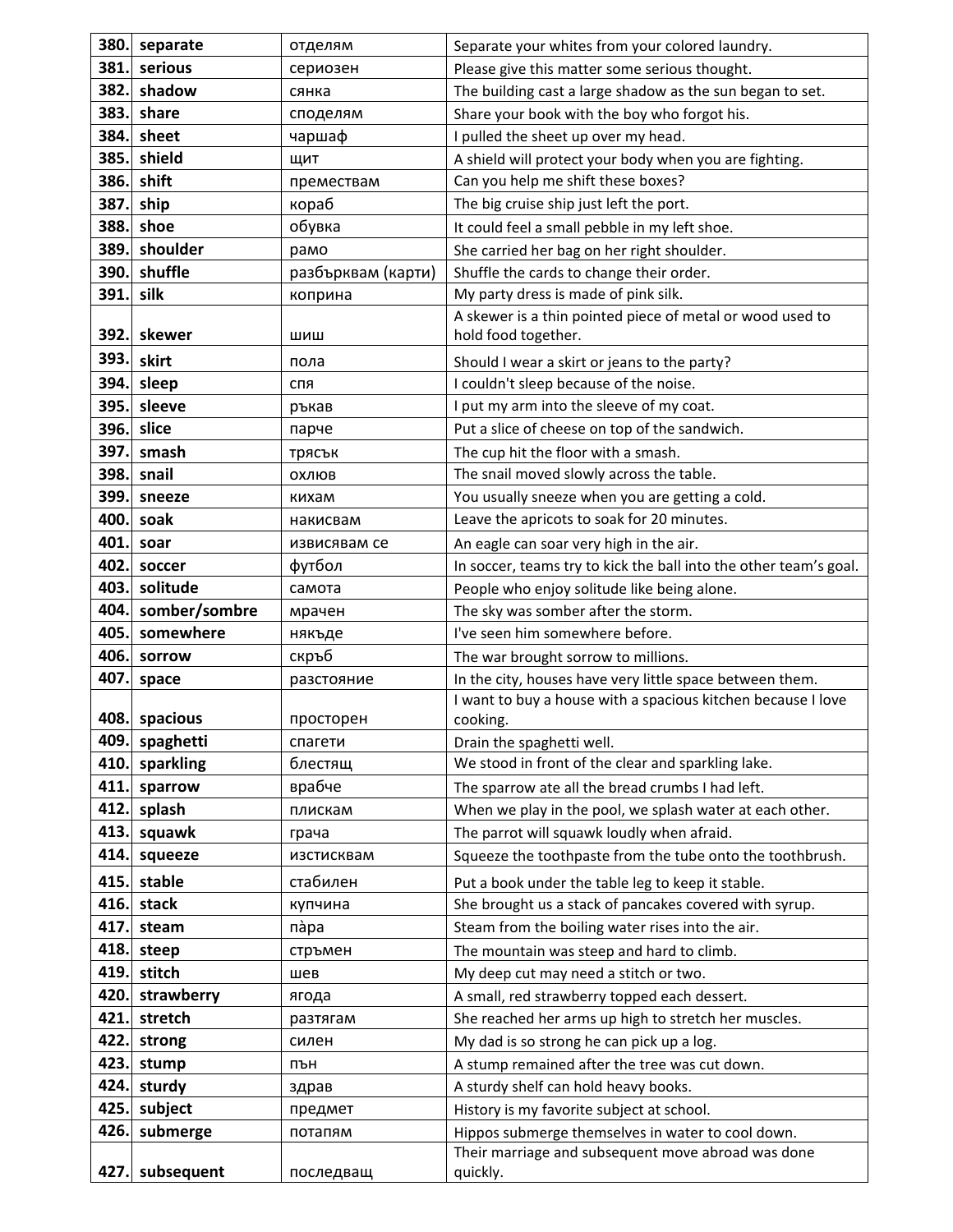| 428. | subtle       | изтънчен      | I immediately recognized the subtle smell of her perfume.    |
|------|--------------|---------------|--------------------------------------------------------------|
| 429. | suddenly     | неочаквано    | In seconds, the bright sky suddenly went dark.               |
| 430. | suffer       | страдам       | I did not want her to suffer from any pain.                  |
| 431. | sufficient   | достатъчно    | I had sufficient money to pay for my food.                   |
| 432. | suit         | <b>КОСТЮМ</b> | He wore a blue suit and tie to work everyday.                |
| 433. | sunflower    | слънчоглед    | A yellow sunflower brightens any floral arrangement.         |
| 434. | supply       | доставям      | The army will supply uniforms to the troops.                 |
|      |              |               | All the parents will support their kids playing in the final |
| 435. | support      | подкрепям     | match.                                                       |
| 436. | suppose      | предполагам   | I suppose I will have time if I start early.                 |
| 437. | surgeon      | хирург        | The surgeon operated on the newborn's heart.                 |
| 438. | surround     | обграждам     | We put up a fence to surround our yard and provide privacy.  |
| 439. | swallow      | лястовица     | The swallow built its nest under the roof.                   |
| 440. | sway         | люшкам се     | When the wind blows, it makes the trees sway.                |
| 441. | sweep        | мета          | Use a broom to sweep the kitchen floor.                      |
| 442. | symmetry     | симетрия      | A butterfly's wings have perfect symmetry.                   |
| 443. | syringe      | спринцовка    | The needle of the syringe dripped with fluid.                |
| 444. | target       | мишена        | I aimed my dart at the center of the target.                 |
|      |              |               | He has a theory about why dogs walk in circles before going  |
| 445. | theory       | теория        | to sleep.                                                    |
| 446. | thick        | дебел         | Everything was covered in a thick layer of dust.             |
| 447. | thread       | конец         | Sew the button on with blue thread.                          |
| 448. | throw        | хвърлям       | Catch the ball when I throw it to you.                       |
| 449  | tiresome     | отегчителен   | I find it very tiresome doing the same job day after day.    |
| 450. | tomorrow     | утре          | Tomorrow is the day after today.                             |
| 451. | tongue       | език          | Your tongue allows you to taste food.                        |
| 452. | toothpaste   | паста за зъби | I brush my teeth with mint toothpaste.                       |
| 453. | touch        | докосвам      | Do not touch the hot burner with your hand.                  |
| 454. | towel        | кърпа         | Dry your hands with the fluffy towel.                        |
| 455. | tradition    | традиция      | It is a family tradition to have lunch together on Sunday.   |
| 456. | treachery    | предателство  | Her father threw her into prison for her treachery to him.   |
| 457. | twelve       | дванадесет    | Six plus six equals twelve.                                  |
| 458. | twice        | два пъти      | Laura visits her grandmother twice a week.                   |
| 459. | uncertain    | неуверен      | I was uncertain whether I knew the answer.                   |
| 460. | underline    | подчертавам   | Underline all book titles in your essay.                     |
| 461  | unfulfilled  | неосъществен  | His dream of competing in the Olympics remained unfulfilled. |
| 462. | universe     | вселена       | The universe includes all things in space.                   |
| 463. | unleash      | отвързвам     | I sometimes unleash my dog to run freely in the park.        |
| 464. | unreasonable | неразумен     | They spend an unreasonable amount of money on clothes.       |
| 465. | upbeat       | весел         | The upbeat music made us want to dance.                      |
| 466. | upright      | изправен      | Gradually raise yourself into an upright position.           |
| 467. | urgent       | спешен        | Her urgent message requested immediate help.                 |
| 468. | usual        | обичаен       | He came home later than usual.                               |
| 469. | vacation     | ваканция      | I like to go camping on summer vacation.                     |
| 470. | valley       | долина        | The mountain shadowed the valley below it.                   |
| 471. | variation    | разновидност  | This soup is a spicy variation on a traditional favorite.    |
| 472. | vertical     | отвесен       | Draw a vertical line straight up and down.                   |
| 473. | voice        | глас          | The singer with the highest voice is a soprano.              |
| 474. | volcano      | вулкан        | A sleeping volcano looks like a mountain with a steep peak.  |
| 475. | vulnerable   | уязвим        | Pale skin is vulnerable to sunburn.                          |
| 476. | vulture      | лешояд        | There was a vulture circling in the sky above us.            |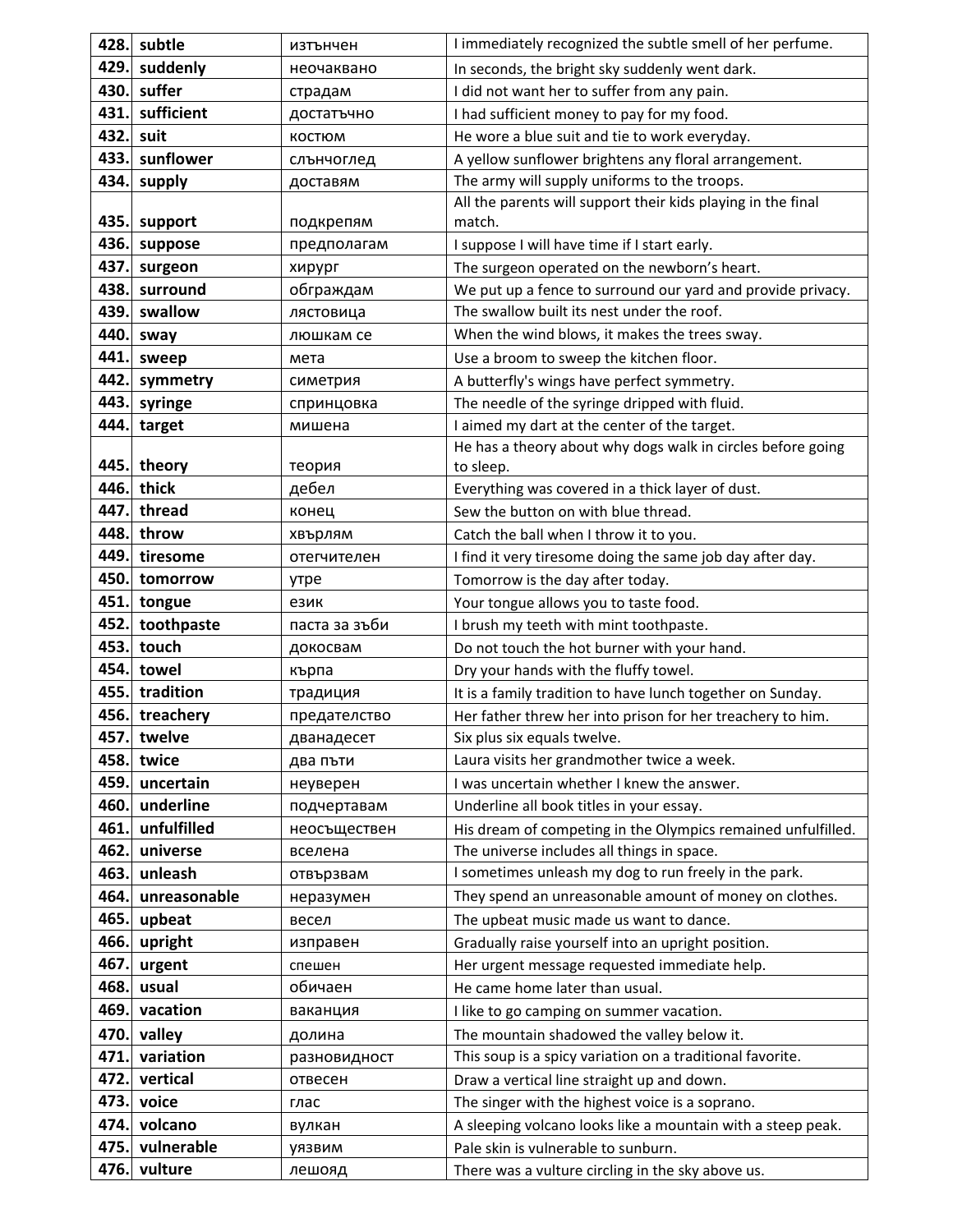| 477.         | waist                     | талия                | You wear a belt around your waist.                                                                                    |
|--------------|---------------------------|----------------------|-----------------------------------------------------------------------------------------------------------------------|
| 478.         | walk                      | вървя                | I walk to school every day.                                                                                           |
| 479.         | wash                      | МИЯ                  | Wash your hands with soap and water.                                                                                  |
| 480.         | wear                      | нося                 | I will proudly wear my new shirt.                                                                                     |
| 481.         | well                      | кладенец             | The farmer pumped water up from the well.                                                                             |
| 482.         | whale                     | КИТ                  | The blue whale is the largest animal in the ocean.                                                                    |
|              |                           |                      | The family grows wheat and produces flour for the local                                                               |
| 483.         | wheat                     | пшеница              | market.                                                                                                               |
| 484.         | whether                   | дали                 | He seemed undecided whether to go or stay.                                                                            |
| 485.         | widow                     | вдовица              | A widow is a woman whose husband has died.                                                                            |
| 486.         | wink                      | намигам              | He will wink one eye at me to let me know he sees me.                                                                 |
| 487.         | wire                      | тел                  | The bird perched on the thin telephone wire.                                                                          |
|              |                           |                      | My grandfather has acquired much wisdom during his long                                                               |
| 488.         | wisdom                    | мъдрост              | life.                                                                                                                 |
| 489.         | without                   | без                  | I cannot see without my glasses.                                                                                      |
| 490.         | witty                     | остроумен            | He is a joker by nature, a witty man with a sense of humor.                                                           |
| 491.         | wool                      | вълна                | The sweater is woven from the wool of a sheep.                                                                        |
| 492.         | worm                      | червей               | A worm had eaten a small hole in my apple.                                                                            |
| 493.<br>494. | wreath                    | венец                | She wore a wreath of roses around her head.                                                                           |
| 495.         | wrestle                   | боря се              | She tried to wrestle with her attacker.                                                                               |
|              | wrong                     | грешен               | I turned the wrong way and got lost.                                                                                  |
| 496.         | yard                      | двор                 | Our neighbor's yard is covered in grass.                                                                              |
| 497.         | yucky                     | гаден                | That disgusting cough medicine tastes yucky.                                                                          |
| 498.         | zone                      | зона                 | The Balkans are in an earthquake zone.                                                                                |
| 499.         | zoology                   | зоология             | The study of animals is called zoology.                                                                               |
| 500.         | zucchini                  | тиквичка             | A zucchini is a green squash you can eat.                                                                             |
| 501.         | abruptly                  | рязко                | 'Come here!', she said abruptly.                                                                                      |
| 502.         | accidental<br>accommodate | случаен              | Our meeting wasn't planned-it was completely accidental.                                                              |
| 503.<br>504. | addiction                 | настанявам           | The hotel can accommodate up to 500 guests.<br>I have an addiction to chocolate.                                      |
| 505.         | adhere                    | зависимост           |                                                                                                                       |
| 506.         | admonish                  | залепвам<br>поучавам | Clean the surface first, or the tile will not adhere to it.<br>Dad is going to admonish you for not doing the chores. |
| 507.         | adolescent                | юноша                | As an adolescent, I spent a lot of time sleeping.                                                                     |
| 508.         | alley                     | малка улица          | The alley leads to the village square.                                                                                |
| 509.         | anecdote                  |                      | Then she told an anecdote from her childhood.                                                                         |
| 510.         | anteater                  | анекдот              | The anteater is an animal with a long nose that eats ants.                                                            |
| 511.         | applicant                 | мравояд<br>кандидат  | The job applicant must have good communication skills.                                                                |
| 512.         | archaic                   | архаичен             | Videotapes and floppy disks are now considered archaic.                                                               |
| 513.         | arduous                   | усилен               | It was physically arduous work.                                                                                       |
| 514.         | artistic                  | артистичен           | She comes from a very artistic family.                                                                                |
| 515.         | aside                     | настрана             | Let's put it aside and have a rest.                                                                                   |
| 516.         | assemble                  | събирам              | He tried to assemble his thoughts.                                                                                    |
| 517.         | assistance                | помощ                | I advise you to seek assistance from the police.                                                                      |
| 518.         | assure                    | уверявам             | She's perfectly safe, I can assure you.                                                                               |
| 519.         | audacious                 | дързък               | He described the plan as ambitious and audacious.                                                                     |
| 520.         | audience                  | публика              | The audience was clapping for 10 minutes.                                                                             |
| 521.         | bagpipe                   | гайда                | I could hear the slow, mournful music of the bagpipe.                                                                 |
| 522.         | ballet                    | балет                | We're going to the ballet tomorrow evening.                                                                           |
| 523.         | battlefield               | бойно поле           | They carried the wounded from the battlefield.                                                                        |
| 524.         | beckon                    | привличам            | The bright lights of Hollywood beckon many young artists.                                                             |
|              |                           |                      | When police officers questioned him, he became belligerent                                                            |
| 525.         | belligerent               | нападателен          | and tried to hit one of them.                                                                                         |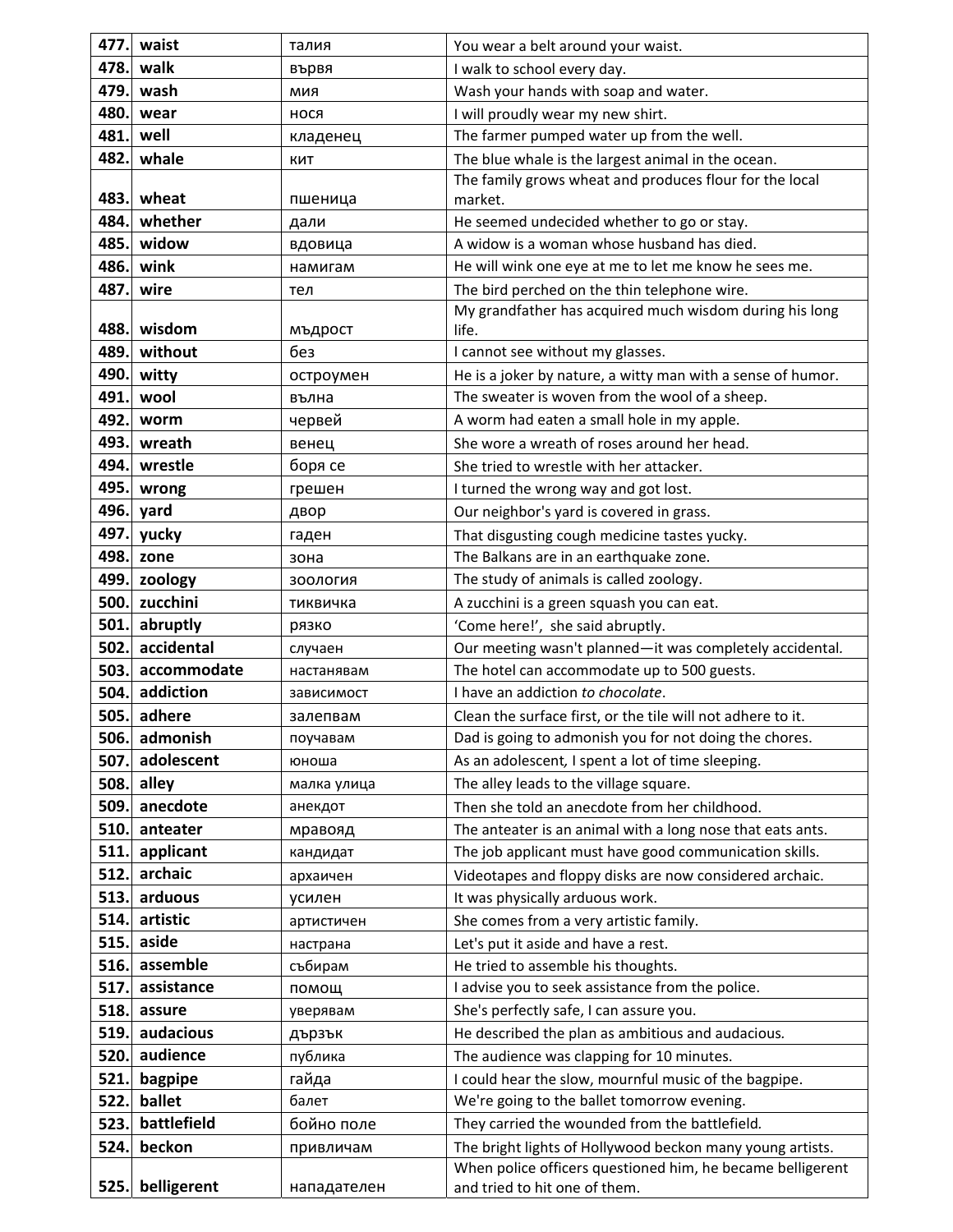| 526. | birthday      | рожден ден       | Wish John a happy birthday from me.                                        |
|------|---------------|------------------|----------------------------------------------------------------------------|
| 527. | bleak         | мрачен           | She left on a bleak November day.                                          |
|      |               |                  | I tried to emphasize my good points without sounding                       |
| 528. | boastful      | самохвален       | boastful.                                                                  |
| 529. | bounce        | отскачам         | The ball will bounce when it hits the floor.                               |
| 530. | bread         | хляб             | He had to live on bread and water for two weeks.                           |
| 531. | brightness    | яркост           | The brightness of the snow made him blink.                                 |
| 532. | bully         | побойник         | The boy hit the bully and ran away.                                        |
| 533. | catastrophe   | бедствие         | The earthquake was a terrible catastrophe.                                 |
| 534. | cauliflower   | карфиол          | Cauliflower is similar to broccoli, but it is white.                       |
| 535. | ceiling       | таван            | She lay on her back staring up at the ceiling.                             |
| 536. | celery        | целина           | Eating celery is quite healthy.                                            |
| 537. | cellophane    | целофан          | She tore the cellophane wrapping off the box.                              |
| 538. | certainty     | увереност        | I can't say with any certainty where I'll be next week.                    |
| 539. | chemical      | химически        | A lot of chemical reactions are reversible.                                |
| 540. | chorus        | припев           | Everyone joined in the chorus.                                             |
| 541. | circumstance  | обстоятелство    | I know I can trust her in any circumstance.                                |
|      |               |                  | I don't know anything about this, but I'm sure my colleague                |
| 542. | colleague     | колега           | here can help you.                                                         |
| 543. | commence      | започвам         | The meeting is scheduled to commence at noon.                              |
| 544. | commodious    | просторен        | Our guestrooms are commodious and comfortable.                             |
| 545. | compelling    | завладяващ       | His life story is a compelling one.                                        |
| 546. | complacently  | самодоволно      | He sat back, smiling complacently at his own cleverness.                   |
| 547. | concede       | признавам        | I had to concede the logic of her argument.                                |
| 548. | condemn       | осъждам          | We can all condemn cruelty to animals.                                     |
| 549. | confuse       | обърквам         | He tried to confuse me with his questions.                                 |
| 550. | connection    | връзка           | What is your connection with the school?                                   |
| 551. | consternation | смайване         | She stared at me in consternation.                                         |
|      |               |                  |                                                                            |
| 552. | contemplate   | обмислям         | Jack went on vacation to contemplate his future.                           |
| 553. | convalesce    | възстановявам се | She had to convalesce at home after her operation.                         |
| 554. | cooperation   | сътрудничество   | They offered their cooperation on the project.                             |
|      |               |                  | It's a matter of courtesy to write and thank people after a                |
| 555. | courtesy      | учтивост         | party.                                                                     |
| 556. | cunning       | лукав            | The young prince was cunning as a fox and held on to power.                |
|      |               |                  | They all have to study French because it's part of the                     |
| 557. | curriculum    | учебна програма  | curriculum.                                                                |
| 558. | decisive      | решаващ          | She played a decisive role in the peace negotiations.                      |
| 559. | deficiency    | недостиг         | Lack of sunlight can cause deficiency in vitamin D.                        |
| 560. | devious       | нечестен         | He's a devious, secretive person and I don't trust him.                    |
| 561. | diminutive    | МЪНИЧЪК          | He exercised frequently, trying to add strength to his<br>diminutive body. |
| 562. | disgruntled   | недоволен        | I left feeling disgruntled at the way I'd been treated.                    |
|      |               |                  | Talking to Pam helped to dispel my worries about our                       |
| 563. | dispel        | прогонвам        | planned trip.                                                              |
| 564. | ditch         | яма              | I slipped and fell into a muddy ditch.                                     |
| 565. | docile        | послушен         | Labradors are gentle, docile dogs.                                         |
| 566. | eclipse       | затъмнение       | When is the next solar eclipse?                                            |
| 567. | empathy       | съчувствие       | She showed empathy for the homeless dogs.                                  |
|      | emphasize/    |                  | She swept her hair back from her face to emphasize her high                |
| 568. | emphasise     | подчертавам      | cheekbones.                                                                |
| 569  | enchantment   | магия            | It was a place of deep mystery and enchantment.                            |
| 570. | evaporate     | изпарявам        | When sea water is allowed to evaporate, salt crystals will<br>appear.      |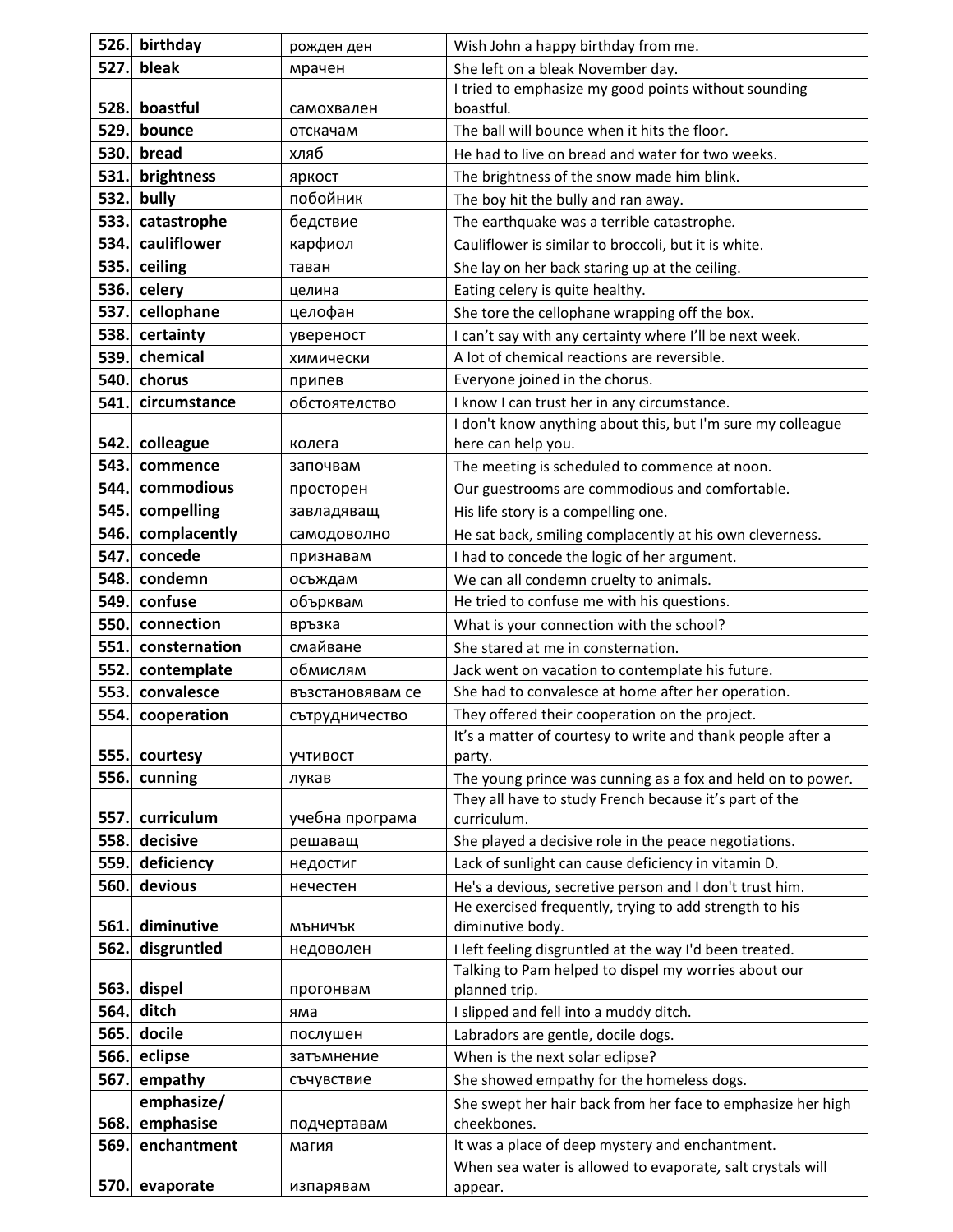| 571. | exaggerate    | преувеличавам    | He likes to exaggerate the size of the fish he has caught.                              |
|------|---------------|------------------|-----------------------------------------------------------------------------------------|
| 572. | exasperating  | дразнещ          | It's so exasperating when he won't listen to a word that I say.                         |
| 573. | excellent     | отличен          | You can get an excellent view of the town from the balcony.                             |
| 574. | explanation   | обяснение        | I think you owe me an explanation.                                                      |
| 575. | extraordinary | изключителен     | Tom is an athlete with extraordinary strength.                                          |
| 576. | fearful       | притеснен        | The experience had left her fearful and uncertain.                                      |
| 577. | fiction       | измислица        | Don't believe what she says-it's pure fiction!                                          |
| 578. | fiddler       | цигулар          | And the fiddler played another little tune.                                             |
| 579. | flammable     | запалим          | These materials are highly flammable.                                                   |
| 580. | flourish      | преуспявам       | The company has continued to flourish over the years.                                   |
| 581. | fraud         | измама           | He helped prevent \$100 million in fraud.                                               |
| 582. | frolic        | веселба          | The days of fun and frolic were gone forever.                                           |
| 583. | glorious      | великолепен      | We sat on the beach and gazed at the glorious sunset.                                   |
| 584. | greasy        | мазен            | The sink was piled high with greasy dishes.                                             |
| 585. | gregarious    | общителен        | She is such a gregarious and outgoing person.                                           |
| 586. | gruesome      | ужасен           | The injured man was a gruesome sight.                                                   |
| 587. | guarantee     | гаранция         | He gave me the guarantee that it would never happen again.                              |
| 588. | gull          | чайка            | A gray gull carries some sea creature high up over the beach.                           |
| 589. | hammock       | хамак            | Secure the hammock to the trees before lying down in it.                                |
| 590. | hazelnut      | лешник           | The hazelnut is a small brown nut of the hazel tree.                                    |
| 591. | hazy          | неясен           | My memory of that day is a little hazy now.                                             |
| 592. | hideous       | отвратителен     | She saw a hideous face at the window and screamed.                                      |
| 593. | hilarious     | много смешен     | Lynn found the whole situation hilarious.                                               |
|      |               |                  | The hippopotamus is a large heavy African animal with thick,                            |
| 594. | hippopotamus  | хипопотам        | dark skin and short legs.                                                               |
| 595. | hobby         | хоби             | She collects postcards as a hobby.                                                      |
| 596. | hourglass     | пясъчен часовник | The sand has run out of the hourglass.                                                  |
| 597. | humidity      | влажност         | These plants need humidity to grow well.                                                |
| 598. | idly          | лениво           | She sat in the sun, idly sipping a cool drink.                                          |
| 599. | infuriate     | вбесявам         | Our movements seemed to infuriate the wasps.                                            |
| 600. | inhale        | вдишвам          | Inhale and enjoy the flowers' scent.                                                    |
| 601. | iniquity      | несправедливост  | They were trying to protect their son from iniquity.                                    |
| 602. | insidious     | коварен          | Air pollution is an insidious problem in large cities.                                  |
| 603. | insipid       | блудкав          | All I got was a cup of insipid coffee.                                                  |
| 604. | insomnia      | безсъние         | She suffers from insomnia and cannot sleep well.                                        |
| 605. | internship    | стаж             | I'm applying for a summer internship at Youtube.                                        |
| 606. | interrupt     | прекъсвам        | Please don't interrupt me when I am speaking.                                           |
| 607. | intricate     | заплетен         | I wrote a novel with an intricate plot.                                                 |
| 608. | invertebrate  | безгръбначен     | Half of all invertebrate species live in tropical rainforests.                          |
| 609. | investigate   | разследвам       | The FBI has been called in to investigate.                                              |
| 610. | issue         | проблем          | Public safety has become a real issue.                                                  |
| 611. | kindle        | разпалвам        | I couldn't kindle the damp wood.<br>The trees and the mountains made the landscape very |
| 612. | landscape     | пейзаж           | beautiful.                                                                              |
| 613. | lavish        | щедър            | They were rather lavish with their presents.                                            |
|      |               |                  | With a wave of his hand, the magician made the rabbit                                   |
| 614. | magician      | фокусник         | vanish.                                                                                 |
| 615  | magnanimous   | великодушен      | It was a magnanimous gesture on their part.                                             |
| 616. | maintain      | поддържам        | We must maintain friendly relations with them.                                          |
| 617. | manufacture   | производство     | What is the date of manufacture?                                                        |
| 618. | marmalade     | мармалад         | I have toast and marmalade for breakfast.                                               |
| 619. | mediocre      | посредствен      | They have replaced a great leader with a mediocre one.                                  |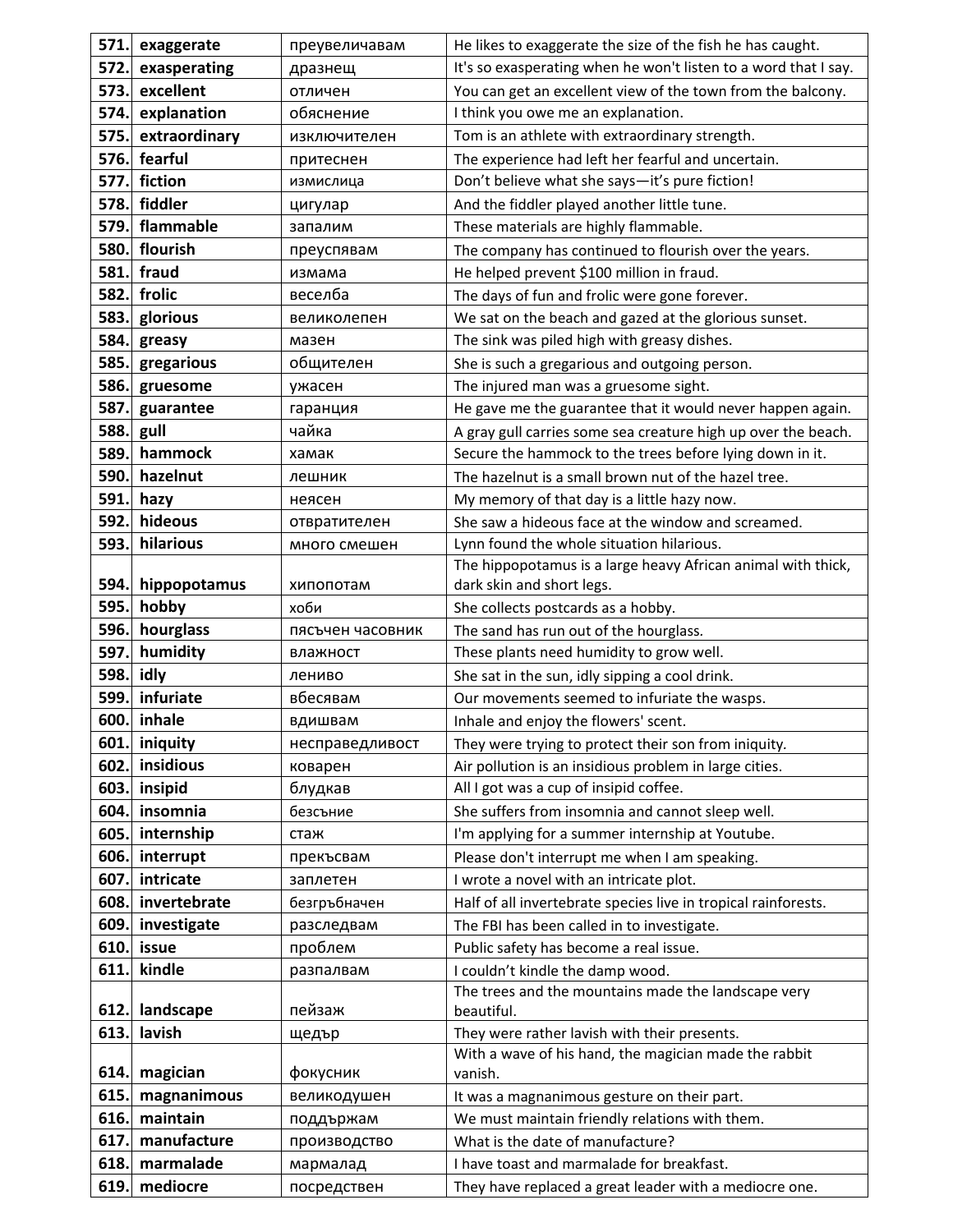| 620. | merely        | просто            | It is not merely a job, but a way of life.                                                               |
|------|---------------|-------------------|----------------------------------------------------------------------------------------------------------|
| 621. | microscope    | микроскоп         | The bacteria were then examined under the microscope.                                                    |
| 622. | miscellaneous | смесен            | The report was buried under miscellaneous papers.                                                        |
| 623. | mischief      | пакост            | Kittens are often full of mischief.                                                                      |
| 624. | mission       | МИСИЯ             | It was too late to launch a rescue mission.                                                              |
| 625. | mundane       | обикновен         | He had no interest in such mundane details.                                                              |
| 626. | nature        | природа           | Nature is most colorful in autumn.                                                                       |
| 627. | nibble        | гриза             | He started to nibble his biscuit.                                                                        |
| 628. | oath          | клетва            | Witnesses must testify under oath.                                                                       |
| 629. | oblivious     | разсеян           | Pay attention and don't be oblivious!                                                                    |
| 630. | offspring     | ПОТОМСТВО         | John is her only offspring.                                                                              |
| 631. | ominously     | заплашително      | Thunder rumbled ominously overhead.                                                                      |
| 632. | opportunity   | ВЪЗМОЖНОСТ        | You'll have the opportunity to ask any questions at the end.                                             |
| 633. | outbreak      | избухване         | At the outbreak of the war, he was living in London.                                                     |
| 634. | persecution   | преследване       | They left the country out of fear of persecution.                                                        |
| 635. | persistence   | упоритост         | His persistence gained him victory.                                                                      |
| 636. | pharmacist    | аптекар           | A pharmacist will advise you which medicines are safe.                                                   |
| 637. | pickpocket    | джебчия           | The pickpocket stole my wallet on the train.                                                             |
| 638. | pimple        | пъпка (на лицето) | He had a large red pimple on his nose.                                                                   |
| 639. | poignant      | трогателен        | The Nobel laureate delivered a poignant thank-you speech.                                                |
| 640  | poisonous     | отровен           | Some mushrooms are good to eat; some are poisonous.                                                      |
| 641. | powerful      | мощен             | Athletes have powerful bodies.                                                                           |
| 642. | practical     | практичен         | From a practical point of view, this isn't the best place to live.                                       |
| 643. | precious      | ценен             | You're wasting precious time!                                                                            |
| 644. | precipitation | валежи            | There is heavy precipitation in some parts of the country.                                               |
| 645. | prediction    | предсказване      | Our prediction turns out to be correct.                                                                  |
| 646. | preposterous  | нелеп             | The whole idea sounds quite preposterous!                                                                |
|      |               |                   | Students often procrastinate when it comes to studying for a                                             |
| 647. | procrastinate | отлагам           | test.                                                                                                    |
| 648. | puffy         | пухкав            | She wore a puffy sweater and tight jeans.                                                                |
| 649. | quench        | гася              | The firemen were unable to quench the fire.                                                              |
| 650. | quiver        | треперя           | The memory of that day made him quiver with anger.                                                       |
| 651. | raspy         | дрезгав           | My voice is raspy because I have a cold.                                                                 |
| 652. | rattle        | тракам            | The windows rattle when a train goes past.                                                               |
| 653. | reassert      | затвърждавам      | She found it necessary to reassert her position.                                                         |
| 654. | reckless      | безразсъден       | He was found guilty of reckless driving.                                                                 |
| 655. | rectify       | поправям          | You should rectify your error before it is too late.                                                     |
| 656. | refrain       | въздържам се      | Please refrain from smoking.                                                                             |
| 657. | researcher    | изследовател      | He is a leading researcher in the field of artificial intelligence.                                      |
| 658. | resilient     | издръжлив         | These plants are very resilient to lack of water.                                                        |
| 659. | response      | отговор           | What was their response to the question?                                                                 |
| 660. | retain        | запазвам          | He managed to retain his tennis title for the third year.                                                |
| 661. | robust        | силен             | She was almost 90 but still very robust.                                                                 |
| 662. | scrub         | търкам            | Scrub the walls down before painting them.<br>The sequoia is a very tall tree that grows mainly in North |
| 663. | sequoia       | секвоя            | America.                                                                                                 |
| 664. | shriek        | писък             | He gave a loud shriek and dropped the pan.                                                               |
|      |               |                   | The snowdrop is a small white flower that appears in early                                               |
| 665. | snowdrop      | кокиче            | spring.                                                                                                  |
| 666. | solace        | утеха             | His grandchildren were a solace in his old age.                                                          |
| 667. | soothing      | утешителен        | Her words had a soothing effect.                                                                         |
| 668. | souvenir      | сувенир           | I bought this scarf as a souvenir from Bulgaria.                                                         |